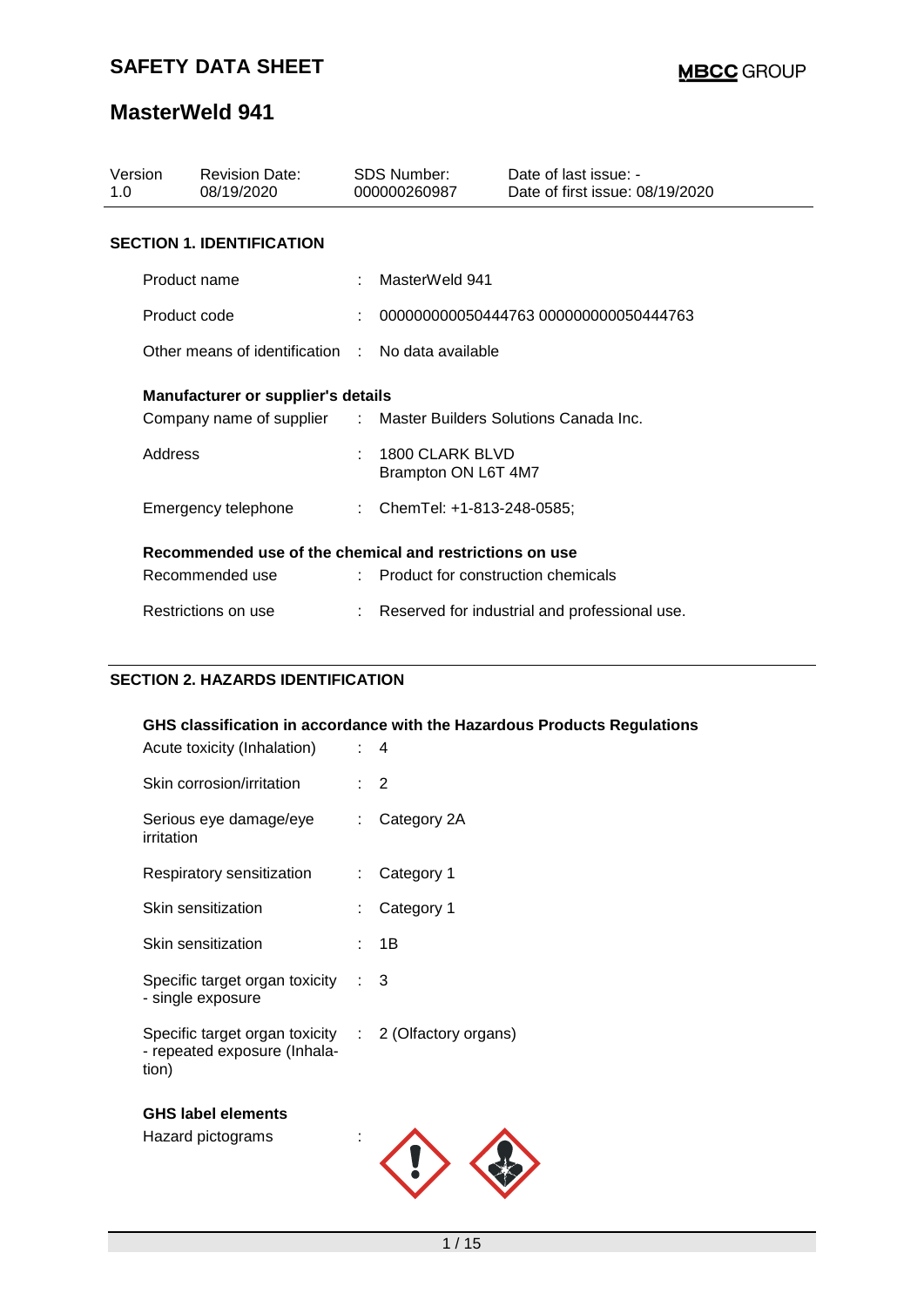| Version<br>1.0                  | <b>Revision Date:</b><br>08/19/2020                                                                                                                            |                                                                                                                                                      |                                                                                                                                                                                                                                                                                                                                                                                                                                                                                                                                                                                                                       | <b>SDS Number:</b><br>000000260987                                                                                                                                                                                                                                                                                                                                                                                                                                                                                                                                         | Date of last issue: -<br>Date of first issue: 08/19/2020     |
|---------------------------------|----------------------------------------------------------------------------------------------------------------------------------------------------------------|------------------------------------------------------------------------------------------------------------------------------------------------------|-----------------------------------------------------------------------------------------------------------------------------------------------------------------------------------------------------------------------------------------------------------------------------------------------------------------------------------------------------------------------------------------------------------------------------------------------------------------------------------------------------------------------------------------------------------------------------------------------------------------------|----------------------------------------------------------------------------------------------------------------------------------------------------------------------------------------------------------------------------------------------------------------------------------------------------------------------------------------------------------------------------------------------------------------------------------------------------------------------------------------------------------------------------------------------------------------------------|--------------------------------------------------------------|
| Signal Word                     |                                                                                                                                                                |                                                                                                                                                      | Danger                                                                                                                                                                                                                                                                                                                                                                                                                                                                                                                                                                                                                |                                                                                                                                                                                                                                                                                                                                                                                                                                                                                                                                                                            |                                                              |
|                                 | <b>Hazard Statements</b><br>H320 Causes eye irritation.<br>H315 Causes skin irritation.<br>H332 Harmful if inhaled.<br>culties if inhaled.<br>peated exposure. |                                                                                                                                                      |                                                                                                                                                                                                                                                                                                                                                                                                                                                                                                                                                                                                                       | H334 May cause allergy or asthma symptoms or breathing diffi-<br>H317 May cause an allergic skin reaction.<br>H335 May cause respiratory irritation.<br>H373 May cause damage to organs through prolonged or re-                                                                                                                                                                                                                                                                                                                                                           |                                                              |
| <b>Precautionary Statements</b> |                                                                                                                                                                |                                                                                                                                                      | <b>Prevention:</b><br>P280 Wear protective gloves/ protective clothing/ eye protection/<br>face protection.<br>P271 Use only outdoors or in a well-ventilated area.<br>P201 Obtain special instructions before use.<br>P260 Do not breathe dust or mist.<br>P261 Avoid breathing mist.<br>P202 Do not handle until all safety precautions have been read<br>and understood.<br>P284 In case of inadequate ventilation wear respiratory protec-<br>tion.<br>P272 Contaminated work clothing should not be allowed out of<br>the workplace.<br>P264 Wash face, hands and any exposed skin thoroughly after<br>handling. |                                                                                                                                                                                                                                                                                                                                                                                                                                                                                                                                                                            |                                                              |
|                                 |                                                                                                                                                                | Response:<br>CENTER/ doctor.<br>to do. Continue rinsing.<br>keep comfortable for breathing.<br>and water.<br>tion.<br>reuse.<br>or doctor/physician. |                                                                                                                                                                                                                                                                                                                                                                                                                                                                                                                                                                                                                       | P308 + P311 IF exposed or concerned: Call a POISON<br>P305 + P351 + P338 IF IN EYES: Rinse cautiously with water<br>for several minutes. Remove contact lenses, if present and easy<br>P304 + P340 IF INHALED: Remove person to fresh air and<br>P314 Get medical advice/ attention if you feel unwell.<br>P303 + P352 IF ON SKIN (or hair): Wash with plenty of soap<br>P332 + P313 If skin irritation occurs: Get medical advice/atten-<br>P362 + P364 Take off contaminated clothing and wash it before<br>P337 + P311 If eye irritation persists: Call a POISON CENTER |                                                              |
|                                 |                                                                                                                                                                |                                                                                                                                                      |                                                                                                                                                                                                                                                                                                                                                                                                                                                                                                                                                                                                                       | Storage:<br>tightly closed.<br>P405 Store locked up.                                                                                                                                                                                                                                                                                                                                                                                                                                                                                                                       | P403 + P233 Store in a well-ventilated place. Keep container |
|                                 |                                                                                                                                                                |                                                                                                                                                      |                                                                                                                                                                                                                                                                                                                                                                                                                                                                                                                                                                                                                       | Disposal:<br>waste collection point.                                                                                                                                                                                                                                                                                                                                                                                                                                                                                                                                       | P501 Dispose of contents/container to appropriate hazardous  |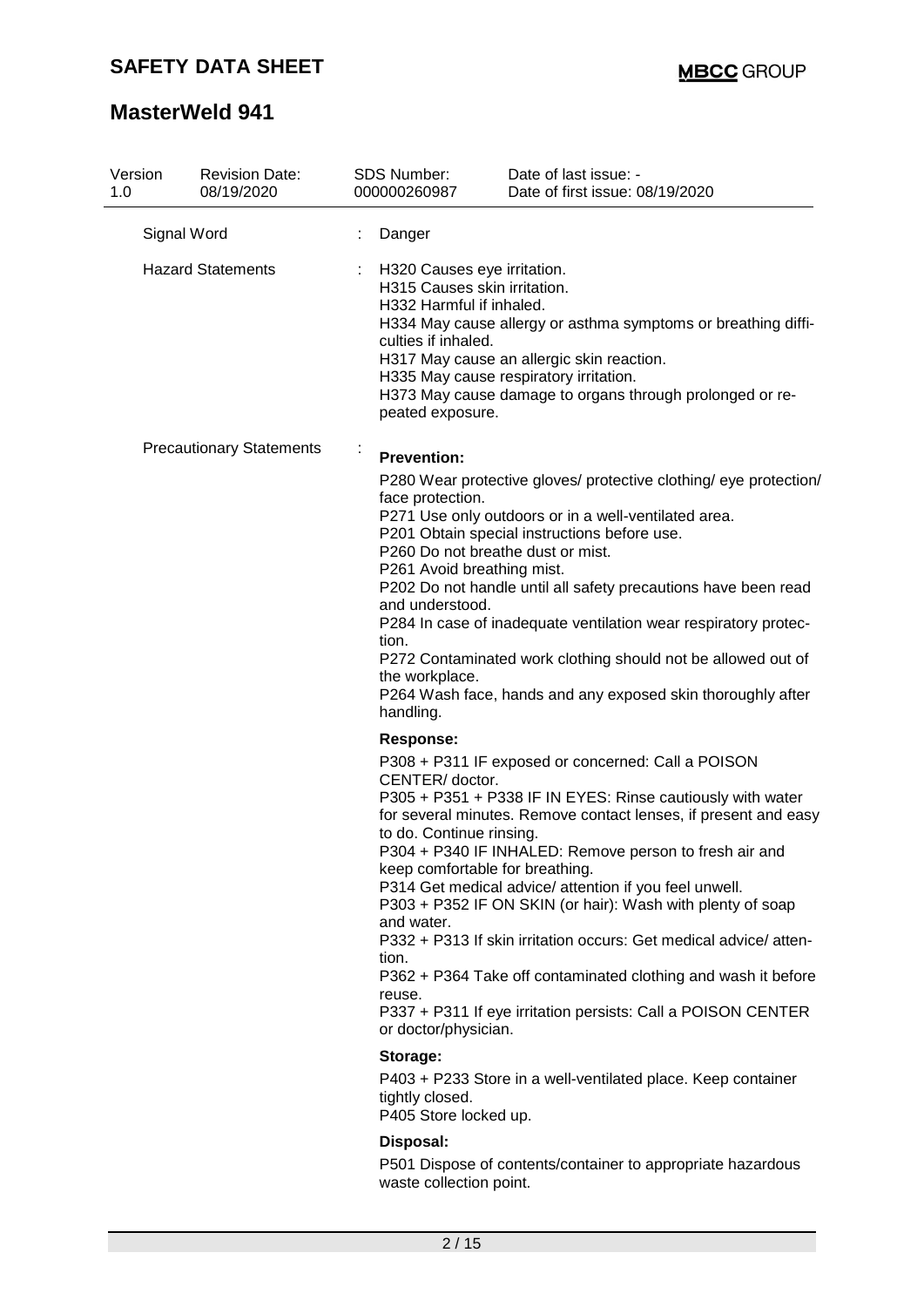| Version | <b>Revision Date:</b> | SDS Number:  | Date of last issue: -           |
|---------|-----------------------|--------------|---------------------------------|
| 1.0     | 08/19/2020            | 000000260987 | Date of first issue: 08/19/2020 |

#### **Other hazards**

CONTAINS ISOCYANATES. INHALATION OF ISOCYANATE MISTS OR VAPORS MAY CAUSE RESPIRATORY IRRITATION, BREATHLESSNESS, CHEST DISCOMFORT AND REDUCED PULMONARY FUNCTION. OVEREXPOSURE WELL ABOVE THE PEL MAY RESULT IN BRONCHITIS, BRONCHIAL SPASMS AND PULMONARY EDEMA. LONG-TERM EXPOSURE TO ISOCYANATES HAS BEEN REPORTED TO CAUSE LUNG DAMAGE, INCLUDING REDUCED LUNG FUNCTION WHICH MAY BE PERMANENT. ACUTE OR CHRONIC OVEREXPOSURE TO ISOCYANATES MAY CAUSE SENSITIZATION IN SOME INDIVIDUALS, RESULTING IN ALLERGIC RESPIRATORY REACTIONS INCLUDING WHEEZING, SHORTNESS OF BREATH AND DIFFICULTY BREATHING. ANIMAL TESTS INDICATE THAT SKIN CONTACT MAY PLAY A ROLE IN CAUSING RESPIRATORY SENSITIZATION.

#### **SECTION 3. COMPOSITION/INFORMATION ON INGREDIENTS**

Chemical nature : No data available.

#### **Components**

| lChemical name                                                                                                                                                                                                                                                                                                                                                                                                       | CAS-No.    | Concentration (% w/w) |
|----------------------------------------------------------------------------------------------------------------------------------------------------------------------------------------------------------------------------------------------------------------------------------------------------------------------------------------------------------------------------------------------------------------------|------------|-----------------------|
| talc                                                                                                                                                                                                                                                                                                                                                                                                                 | 14807-96-6 | $>= 25 - < 30$        |
| Diphenylmethane-4,4'-diisocyanate<br>(MDI)                                                                                                                                                                                                                                                                                                                                                                           | 101-68-8   | $>= 10 - 15$          |
| Distillates (petroleum), hydrotreated<br>middle; Gasoil - unspecified; [A<br>complex combination of hydrocar-<br>bons obtained by treating a petrole-<br>um fraction with hydrogen in the<br>presence of a catalyst. It consists of<br>hydrocarbons having carbon num-<br>bers predominantly in the range of<br>C11 through C25 and boiling in the<br>range of approximately; 205oC to<br>400oC (401 oF to 752 oF).] | 64742-46-7 | $>= 8 - < 10$         |
| methylenediphenyl diisocyanate                                                                                                                                                                                                                                                                                                                                                                                       | 26447-40-5 | $>= 3 - 5$            |
| Isocyanic acid, polymethylenepoly-<br>phenylene ester (P-MDI)                                                                                                                                                                                                                                                                                                                                                        | 9016-87-9  | $>= 1 - < 3$          |
| Isocyanic acid, polymethylenepoly-<br>phenylene ester, polymer with alpha.-<br>hydro-.omega.-hydroxypoly(oxy-1,2-<br>ethanediyl)                                                                                                                                                                                                                                                                                     | 57636-09-6 | $>= 0.1 - < 0.2$      |

### **SECTION 4. FIRST AID MEASURES**

| General advice | t. | Move out of dangerous area.<br>Show this material safety data sheet to the doctor in attend-<br>ance.<br>Do not leave the victim unattended.             |
|----------------|----|----------------------------------------------------------------------------------------------------------------------------------------------------------|
| If inhaled     | t. | Remove the affected individual into fresh air and keep the<br>person calm.<br>Assist in breathing if necessary.<br>Immediate medical attention required. |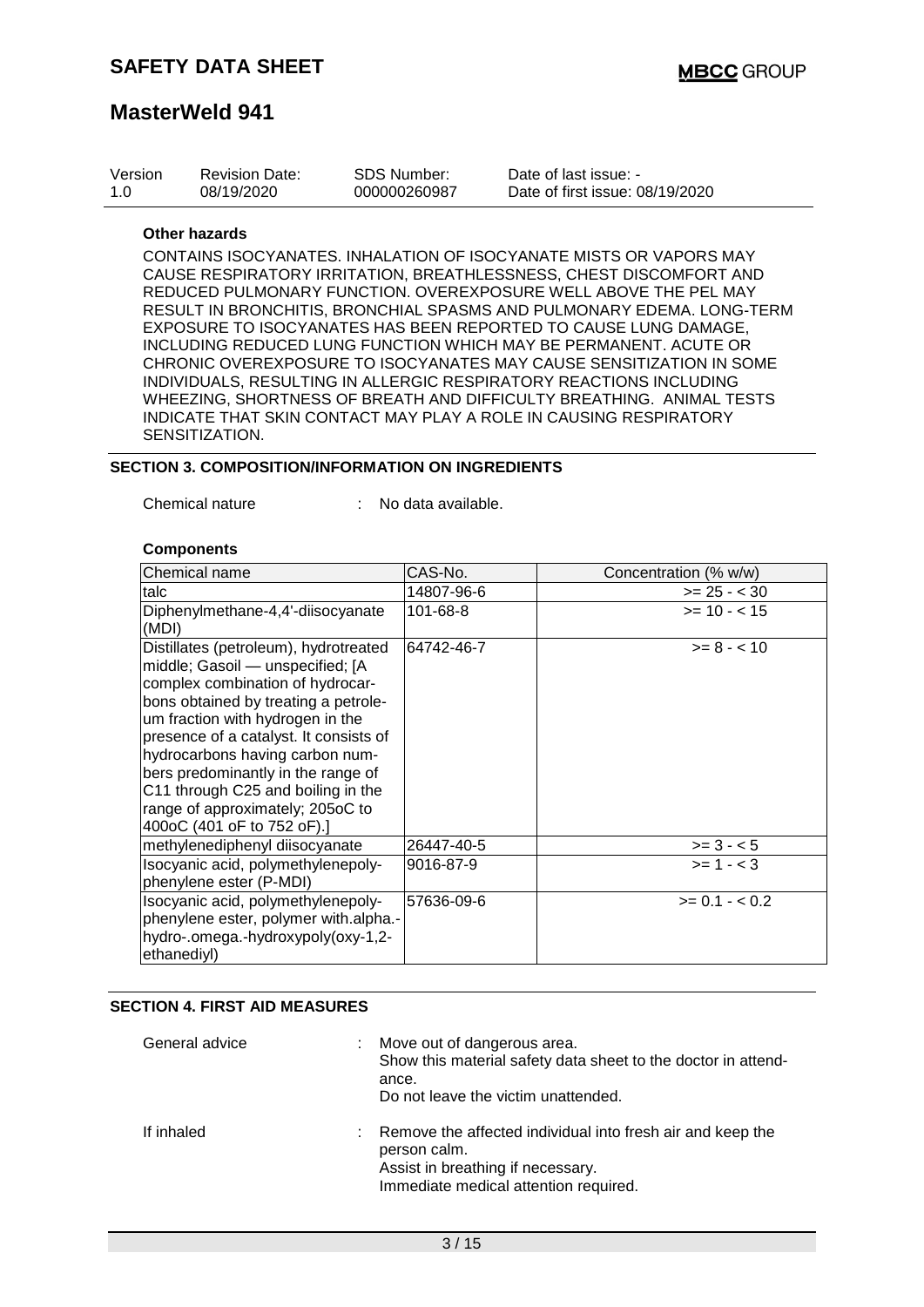| Version<br>1.0 | <b>Revision Date:</b><br>08/19/2020                               | SDS Number:<br>000000260987                                                                                                  | Date of last issue: -<br>Date of first issue: 08/19/2020                                                                                                                                                                                  |  |  |
|----------------|-------------------------------------------------------------------|------------------------------------------------------------------------------------------------------------------------------|-------------------------------------------------------------------------------------------------------------------------------------------------------------------------------------------------------------------------------------------|--|--|
|                |                                                                   | advice.                                                                                                                      | Call a physician or poison control center immediately.<br>If unconscious, place in recovery position and seek medical                                                                                                                     |  |  |
|                | In case of skin contact                                           | Wash affected areas thoroughly with soap and water.<br>If irritation develops, seek medical attention.                       |                                                                                                                                                                                                                                           |  |  |
|                |                                                                   | If on skin, rinse well with water.<br>If on clothes, remove clothes.                                                         | If skin irritation persists, call a physician.                                                                                                                                                                                            |  |  |
|                | In case of eye contact                                            | 15 minutes with plenty of water.                                                                                             | In case of contact with the eyes, rinse immediately for at least<br>Immediate medical attention required.                                                                                                                                 |  |  |
|                |                                                                   | Remove contact lenses.<br>Protect unharmed eye.                                                                              | Immediately flush eye(s) with plenty of water.<br>Keep eye wide open while rinsing.<br>If eye irritation persists, consult a specialist.                                                                                                  |  |  |
|                | If swallowed                                                      | Do NOT induce vomiting.                                                                                                      | Rinse mouth and then drink 200-300 ml of water.<br>Never induce vomiting or give anything by mouth if the victim<br>is unconscious or having convulsions.<br>Immediate medical attention required.                                        |  |  |
|                |                                                                   | Keep respiratory tract clear.                                                                                                | Induce vomiting immediately and call a physician.<br>Do not give milk or alcoholic beverages.<br>Never give anything by mouth to an unconscious person.<br>If symptoms persist, call a physician.<br>Take victim immediately to hospital. |  |  |
|                | Most important symptoms<br>and effects, both acute and<br>delayed | Causes skin and eye irritation.<br>Harmful if inhaled.<br>ties if inhaled.<br>May cause respiratory irritation.<br>exposure. | May cause an allergic skin reaction.<br>May cause allergy or asthma symptoms or breathing difficul-<br>May cause damage to organs through prolonged or repeated                                                                           |  |  |
|                | Notes to physician                                                | Treat symptomatically.                                                                                                       |                                                                                                                                                                                                                                           |  |  |

### **SECTION 5. FIRE-FIGHTING MEASURES**

| Suitable extinguishing media      | : Water spray<br>Foam<br>Dry powder<br>Carbon dioxide (CO2) |
|-----------------------------------|-------------------------------------------------------------|
| Unsuitable extinguishing<br>media | : High volume water jet                                     |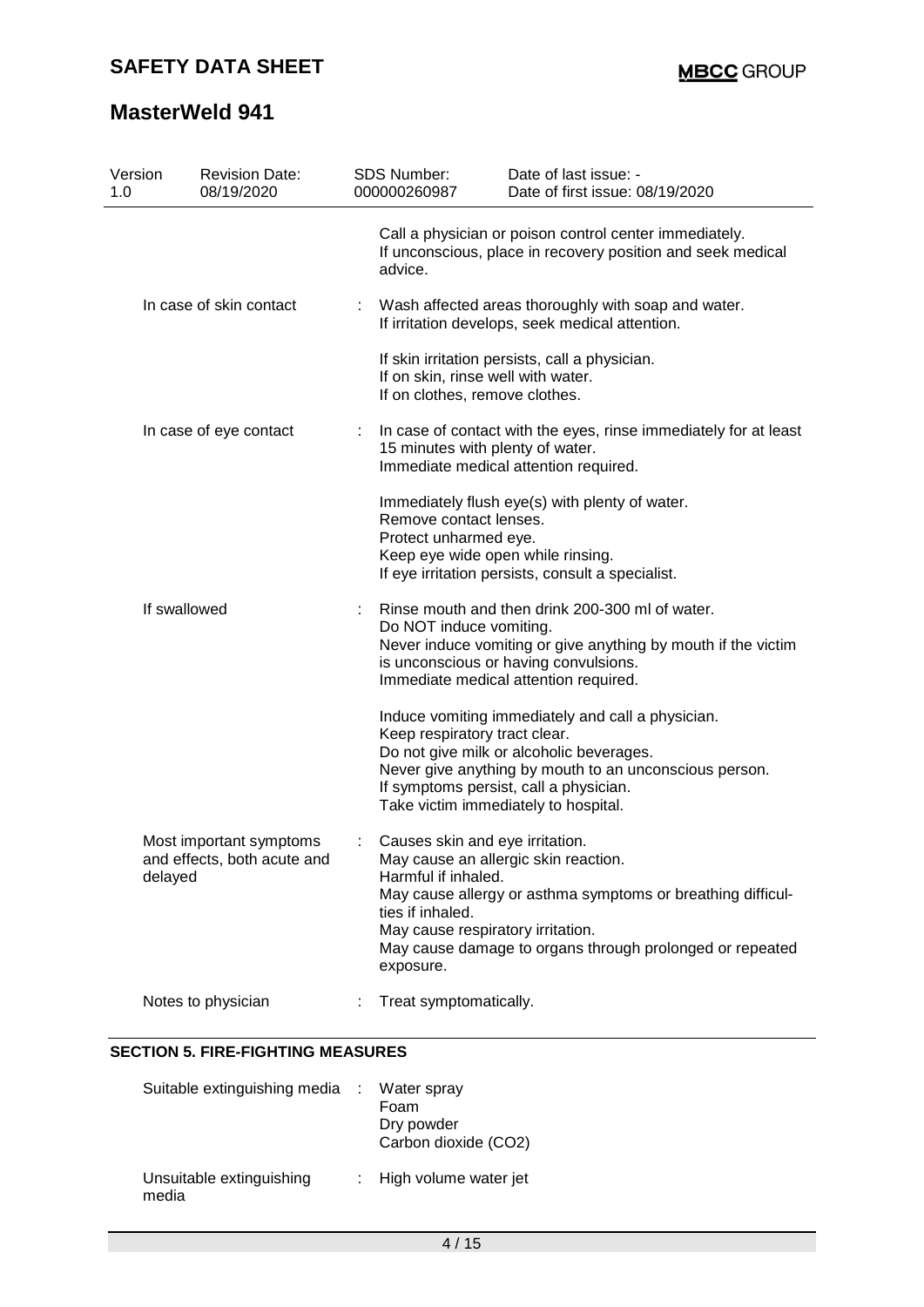| Version<br>1.0      | <b>Revision Date:</b><br>08/19/2020                 | <b>SDS Number:</b><br>000000260987                  | Date of last issue: -<br>Date of first issue: 08/19/2020                                                                                               |
|---------------------|-----------------------------------------------------|-----------------------------------------------------|--------------------------------------------------------------------------------------------------------------------------------------------------------|
| ucts                | Hazardous combustion prod-                          | nitrous gases<br>fumes/smoke<br>isocyanate<br>vapor |                                                                                                                                                        |
| Further information |                                                     | accordance with official regulations.               | Keep containers cool by spraying with water if exposed to fire.<br>Dispose of fire debris and contaminated extinguishing water in                      |
|                     |                                                     |                                                     | Standard procedure for chemical fires.<br>Use extinguishing measures that are appropriate to local cir-<br>cumstances and the surrounding environment. |
|                     | Special protective equipment :<br>for fire-fighters | apparatus and turn-out gear.                        | Firefighters should be equipped with self-contained breathing                                                                                          |
|                     |                                                     | essary.                                             | Wear self-contained breathing apparatus for firefighting if nec-                                                                                       |

### **SECTION 6. ACCIDENTAL RELEASE MEASURES**

| Personal precautions, protec-:<br>tive equipment and emer-<br>gency procedures | Clear area.<br>Ensure adequate ventilation.<br>Wear suitable personal protective clothing and equipment.<br>Use personal protective equipment.<br>Ensure adequate ventilation.               |
|--------------------------------------------------------------------------------|----------------------------------------------------------------------------------------------------------------------------------------------------------------------------------------------|
| Environmental precautions                                                      | : Prevent product from entering drains.<br>Prevent further leakage or spillage if safe to do so.<br>If the product contaminates rivers and lakes or drains inform<br>respective authorities. |
| Methods and materials for<br>containment and cleaning up                       | Dike spillage.                                                                                                                                                                               |
|                                                                                | Soak up with inert absorbent material (e.g. sand, silica gel,<br>acid binder, universal binder, sawdust).<br>Keep in suitable, closed containers for disposal.                               |

### **SECTION 7. HANDLING AND STORAGE**

| Advice on protection against : Product is not explosive.<br>fire and explosion |                                                                                                                                                                                                                                                                              |  |
|--------------------------------------------------------------------------------|------------------------------------------------------------------------------------------------------------------------------------------------------------------------------------------------------------------------------------------------------------------------------|--|
|                                                                                | Normal measures for preventive fire protection.                                                                                                                                                                                                                              |  |
| Advice on safe handling                                                        | Provide suitable exhaust ventilation at the processing ma-<br>chines.<br>Ensure thorough ventilation of stores and work areas.<br>Avoid aerosol formation.<br>When handling heated product, vapours of the product should<br>be ventilated, and respiratory protection used. |  |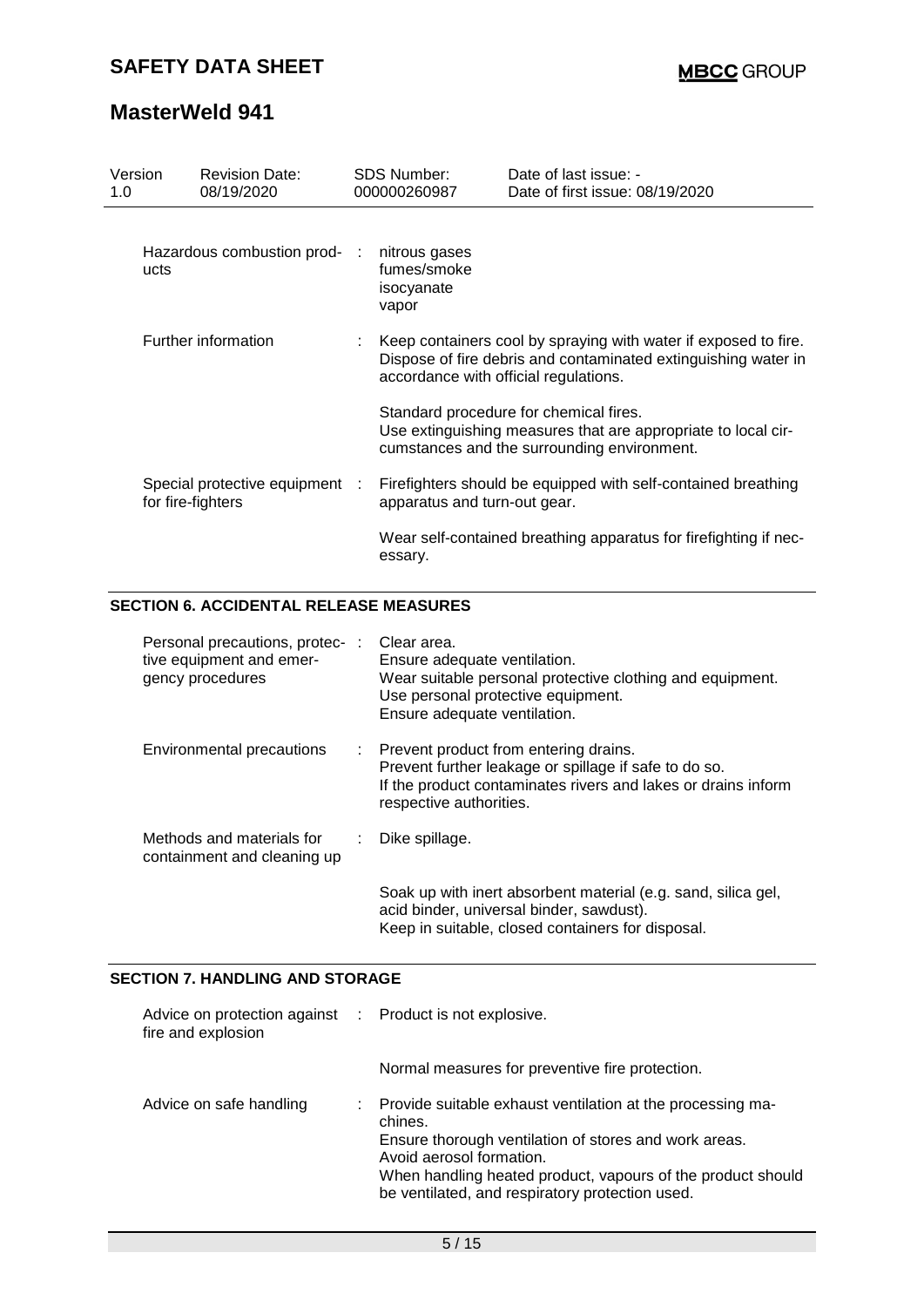| Version<br>1.0 |               | <b>Revision Date:</b><br>08/19/2020 | <b>SDS Number:</b><br>000000260987                                                                                                          | Date of last issue: -<br>Date of first issue: 08/19/2020                                                                                                                                                                                                                                                                                                                                                                                                                                            |
|----------------|---------------|-------------------------------------|---------------------------------------------------------------------------------------------------------------------------------------------|-----------------------------------------------------------------------------------------------------------------------------------------------------------------------------------------------------------------------------------------------------------------------------------------------------------------------------------------------------------------------------------------------------------------------------------------------------------------------------------------------------|
|                |               |                                     | Protect against moisture.<br>hours before resealing.                                                                                        | Wear respiratory protection when spraying.<br>Danger of bursting when sealed gastight.<br>If bulging of drum occurs, transfer to well ventilated area,<br>puncture to relieve pressure, open vent and let stand for 48                                                                                                                                                                                                                                                                              |
|                |               |                                     | Avoid formation of aerosol.<br>Do not breathe vapors/dust.<br>Avoid contact with skin and eyes.<br>plication area.<br>regulations.<br>used. | Avoid exposure - obtain special instructions before use.<br>For personal protection see section 8.<br>Smoking, eating and drinking should be prohibited in the ap-<br>Provide sufficient air exchange and/or exhaust in work rooms.<br>Dispose of rinse water in accordance with local and national<br>Persons susceptible to skin sensitization problems or asthma,<br>allergies, chronic or recurrent respiratory disease should not<br>be employed in any process in which this mixture is being |
|                |               | Conditions for safe storage         | place.<br>Observe label precautions.<br>the technological safety standards.                                                                 | Keep container tightly closed in a dry and well-ventilated<br>Electrical installations / working materials must comply with                                                                                                                                                                                                                                                                                                                                                                         |
|                |               | Materials to avoid                  | Observe VCI storage rules.                                                                                                                  |                                                                                                                                                                                                                                                                                                                                                                                                                                                                                                     |
|                | age stability | Further information on stor-        | No data available                                                                                                                           |                                                                                                                                                                                                                                                                                                                                                                                                                                                                                                     |

### **SECTION 8. EXPOSURE CONTROLS/PERSONAL PROTECTION**

| Components                                  | CAS-No.  | Value type<br>(Form of<br>exposure) | Control parame-<br>ters / Permissible<br>concentration | <b>Basis</b>                              |
|---------------------------------------------|----------|-------------------------------------|--------------------------------------------------------|-------------------------------------------|
| Diphenylmethane-4,4'-<br>diisocyanate (MDI) | 101-68-8 | <b>TWA value</b>                    | 0.005 ppm                                              | <b>ACGIHTLV</b>                           |
|                                             |          | <b>REL</b> value                    | 0.005 ppm<br>$0.05$ mg/m $3$                           | <b>NIOSH</b>                              |
|                                             |          | Ceil_Time                           | $0.020$ ppm<br>$0.2$ mg/m $3$                          | <b>NIOSH</b>                              |
|                                             |          | <b>CLV</b>                          | $0.02$ ppm<br>$0.2$ mg/m $3$                           | <b>29 CFR</b><br>1910.1000<br>(Table Z-1) |
|                                             |          | <b>CLV</b>                          | $0.02$ ppm<br>$0.2$ mg/m $3$                           | 29 CFR<br>1910.1000<br>(Table Z-1-A)      |
|                                             |          | <b>TWA</b>                          | $0.005$ ppm<br>$0.05$ mg/m $3$                         | CA AB OEL                                 |

### **Ingredients with workplace control parameters**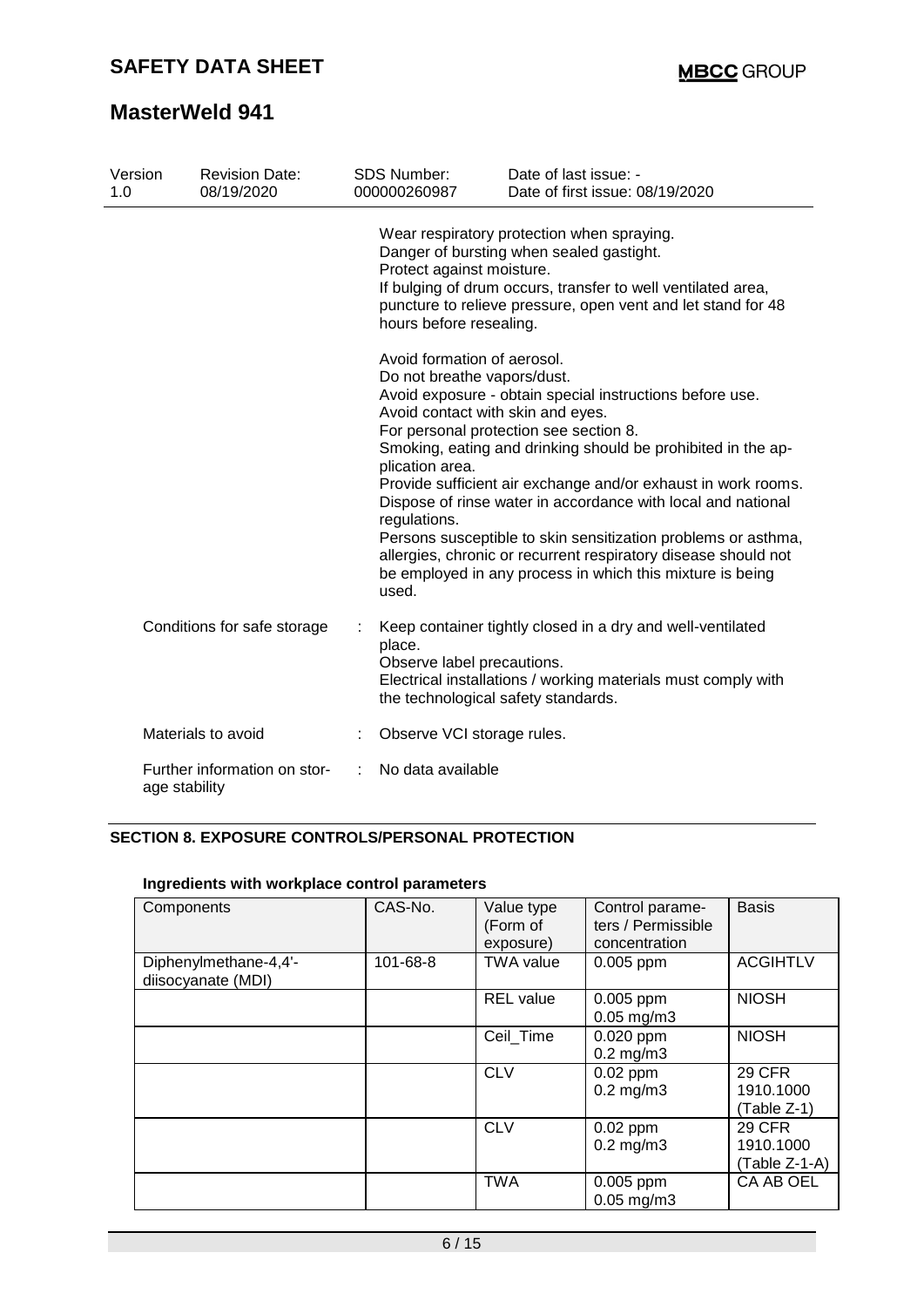| Version<br>1.0 | <b>Revision Date:</b><br>08/19/2020 | SDS Number:<br>000000260987 | Date of last issue: - | Date of first issue: 08/19/2020 |                  |
|----------------|-------------------------------------|-----------------------------|-----------------------|---------------------------------|------------------|
|                |                                     |                             | <b>TWA</b>            |                                 | CA BC OEL        |
|                |                                     |                             | $\mathsf{C}$          | 0.005 ppm                       |                  |
|                |                                     |                             |                       | 0.01 ppm                        | CA BC OEL        |
|                |                                     |                             | <b>TWA</b>            | 0.005 ppm                       | CA ON OEL        |
|                |                                     |                             | C                     | 0.02 ppm                        | CA ON OEL        |
|                |                                     |                             | <b>TWAEV</b>          | 0.005 ppm                       | CA QC OEL        |
|                |                                     |                             |                       | 0.051 mg/m3                     |                  |
|                |                                     |                             | <b>TWA</b>            | 0.005 ppm                       | <b>ACGIH</b>     |
|                | Isocyanic acid, polymeth-           | 9016-87-9                   | <b>TWA</b>            | 0.005 ppm                       | <b>CA AB OEL</b> |
|                | ylenepolyphenylene ester (P-        |                             |                       | 0.07 mg/m3                      |                  |
| MDI)           |                                     |                             |                       |                                 |                  |
|                |                                     |                             | <b>TWAEV</b>          | 0.005 ppm                       | CA QC OEL        |
|                |                                     |                             |                       | 0.051 mg/m3                     |                  |
|                |                                     |                             | <b>TWA</b>            | 0.005 ppm                       | CA BC OEL        |
|                |                                     |                             | $\overline{C}$        | $0.01$ ppm                      | CA BC OEL        |
| talc           |                                     | 14807-96-6                  | <b>TWA value</b>      | $2$ mg/m $3$                    | <b>ACGIHTLV</b>  |
|                |                                     |                             | (Respirable           |                                 |                  |
|                |                                     |                             | fraction)             |                                 |                  |
|                |                                     |                             | TWAEV (fi-            | 1 fibres per cubic              | CA QC OEL        |
|                |                                     |                             | bers)                 | centimeter                      |                  |
|                |                                     |                             | <b>TWAEV</b>          | $3$ mg/m $3$                    | CA QC OEL        |
|                |                                     |                             | (respirable           |                                 |                  |
|                |                                     |                             | dust)                 |                                 |                  |
|                |                                     |                             | <b>TWA</b>            | 0.1 fibres per                  | <b>CA BC OEL</b> |
|                |                                     |                             |                       | cubic centimeter                |                  |
|                |                                     |                             | TWA (Res-             | $2$ mg/m $3$                    | CA AB OEL        |
|                |                                     |                             | pirable par-          |                                 |                  |
|                |                                     |                             | ticulates)            |                                 |                  |
|                |                                     |                             | TWA (Res-             | $2$ mg/m $3$                    | CA BC OEL        |
|                |                                     |                             | pirable)              |                                 |                  |
|                |                                     |                             | <b>TWA</b>            | 2 fibres per cubic              | <b>CA ON OEL</b> |
|                |                                     |                             |                       | centimeter                      |                  |
|                |                                     |                             | TWA (Res-             | $2$ mg/m $3$                    | <b>CA ON OEL</b> |
|                |                                     |                             | pirable frac-         |                                 |                  |
|                |                                     |                             |                       |                                 |                  |
|                |                                     |                             | tion)                 |                                 |                  |
|                |                                     |                             | <b>TWA</b>            | 0.1 fibres per                  | <b>ACGIH</b>     |
|                |                                     |                             |                       | cubic centimeter                |                  |
|                |                                     |                             | TWA (Res-             | $2$ mg/m $3$                    | <b>ACGIH</b>     |
|                |                                     |                             | pirable par-          |                                 |                  |
|                |                                     |                             | ticulate mat-         |                                 |                  |
|                |                                     |                             | ter)                  |                                 |                  |
|                | Distillates (petroleum), hy-        | 64742-46-7                  | <b>TWA value</b>      | $5$ mg/m $3$                    | <b>ACGIHTLV</b>  |
|                | drotreated middle; Gasoil -         |                             | (Inhalable            |                                 |                  |
|                | unspecified; [A complex com-        |                             | fraction)             |                                 |                  |
|                | bination of hydrocarbons ob-        |                             |                       |                                 |                  |
|                | tained by treating a petroleum      |                             |                       |                                 |                  |
|                | fraction with hydrogen in the       |                             |                       |                                 |                  |
|                | presence of a catalyst. It con-     |                             |                       |                                 |                  |
|                | sists of hydrocarbons having        |                             |                       |                                 |                  |
|                | carbon numbers predominantly        |                             |                       |                                 |                  |
|                | in the range of C11 through         |                             |                       |                                 |                  |
|                | C25 and boiling in the range of     |                             |                       |                                 |                  |
|                | approximately; 205oC to             |                             |                       |                                 |                  |
|                | 400oC (401 oF to 752 oF).]          |                             |                       |                                 |                  |
|                |                                     |                             | <b>STEL value</b>     | $10$ mg/m $3$                   | <b>NIOSH</b>     |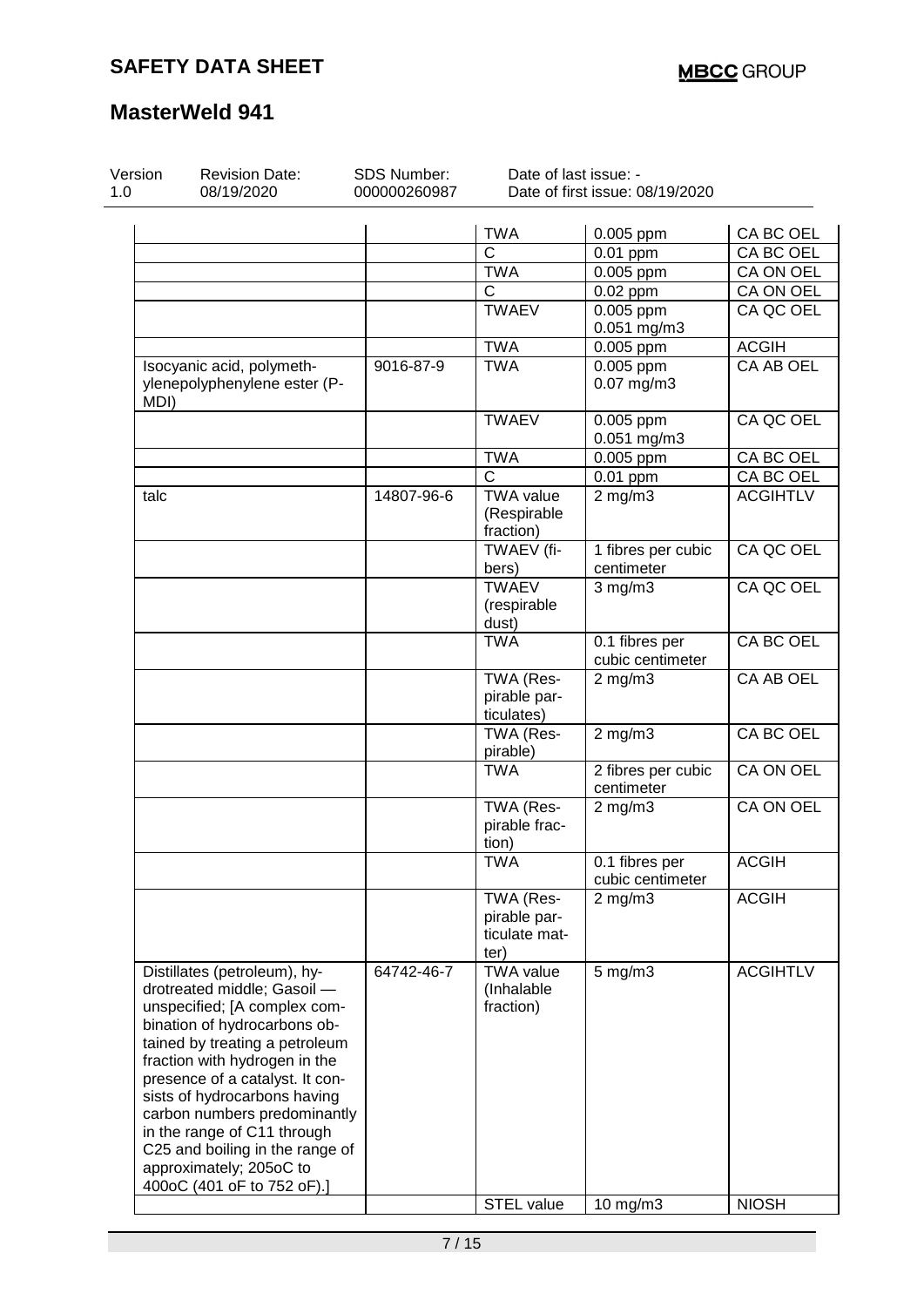| Version<br>1.0 | <b>Revision Date:</b><br>08/19/2020 | SDS Number:<br>000000260987                                                                                                                                                                                                                                                                                                                                                                                                                                                                                                                                                                                                                                                                                                                 | Date of last issue: -                                                                                             | Date of first issue: 08/19/2020                                                                                                                                                                                                                                                                                              |                                           |
|----------------|-------------------------------------|---------------------------------------------------------------------------------------------------------------------------------------------------------------------------------------------------------------------------------------------------------------------------------------------------------------------------------------------------------------------------------------------------------------------------------------------------------------------------------------------------------------------------------------------------------------------------------------------------------------------------------------------------------------------------------------------------------------------------------------------|-------------------------------------------------------------------------------------------------------------------|------------------------------------------------------------------------------------------------------------------------------------------------------------------------------------------------------------------------------------------------------------------------------------------------------------------------------|-------------------------------------------|
|                |                                     |                                                                                                                                                                                                                                                                                                                                                                                                                                                                                                                                                                                                                                                                                                                                             | (Mist)                                                                                                            |                                                                                                                                                                                                                                                                                                                              |                                           |
|                |                                     |                                                                                                                                                                                                                                                                                                                                                                                                                                                                                                                                                                                                                                                                                                                                             | <b>REL</b> value<br>(Mist)                                                                                        | $5$ mg/m $3$                                                                                                                                                                                                                                                                                                                 | <b>NIOSH</b>                              |
|                |                                     |                                                                                                                                                                                                                                                                                                                                                                                                                                                                                                                                                                                                                                                                                                                                             | PEL (Mist)                                                                                                        | $5$ mg/m $3$                                                                                                                                                                                                                                                                                                                 | <b>29 CFR</b><br>1910.1000<br>(Table Z-1) |
|                |                                     |                                                                                                                                                                                                                                                                                                                                                                                                                                                                                                                                                                                                                                                                                                                                             | <b>TWA value</b><br>(Mist)                                                                                        | $5$ mg/m $3$                                                                                                                                                                                                                                                                                                                 | 29 CFR<br>1910.1000<br>(Table Z-1-A)      |
|                |                                     |                                                                                                                                                                                                                                                                                                                                                                                                                                                                                                                                                                                                                                                                                                                                             | TWA (Mist)                                                                                                        | $5$ mg/m $3$                                                                                                                                                                                                                                                                                                                 | CA AB OEL                                 |
|                |                                     |                                                                                                                                                                                                                                                                                                                                                                                                                                                                                                                                                                                                                                                                                                                                             | STEL (Mist)                                                                                                       | 10 mg/m3                                                                                                                                                                                                                                                                                                                     | CA AB OEL                                 |
|                |                                     |                                                                                                                                                                                                                                                                                                                                                                                                                                                                                                                                                                                                                                                                                                                                             | <b>TWAEV</b><br>(Mist)                                                                                            | $5$ mg/m $3$                                                                                                                                                                                                                                                                                                                 | CA QC OEL                                 |
|                |                                     |                                                                                                                                                                                                                                                                                                                                                                                                                                                                                                                                                                                                                                                                                                                                             | STEV (Mist)                                                                                                       | 10 mg/m3                                                                                                                                                                                                                                                                                                                     | CA QC OEL                                 |
|                | <b>Engineering measures</b>         | P.E.L.                                                                                                                                                                                                                                                                                                                                                                                                                                                                                                                                                                                                                                                                                                                                      |                                                                                                                   | Provide local exhaust ventilation to maintain recommended                                                                                                                                                                                                                                                                    |                                           |
|                | Personal protective equipment       |                                                                                                                                                                                                                                                                                                                                                                                                                                                                                                                                                                                                                                                                                                                                             |                                                                                                                   |                                                                                                                                                                                                                                                                                                                              |                                           |
|                | Respiratory protection              | When workers are facing concentrations above the occupa-<br>tional exposure limits they must use appropriate certified<br>respirators.<br>When atmospheric levels may exceed the occupational ex-<br>posure limit (PEL or TLV) NIOSH-certified air-purifying respi-<br>rators equipped with an organic vapor sorbent and particulate<br>filter can be used as long as appropriate precautions and<br>change out schedules are in place.<br>For emergency or non-routine, high exposure situations, in-<br>cluding confined space entry, use a NIOSH-certified full face-<br>piece pressure demand self-contained breathing apparatus<br>(SCBA) or a full facepiece pressure demand supplied-air<br>respirator (SAR) with escape provisions. |                                                                                                                   |                                                                                                                                                                                                                                                                                                                              |                                           |
|                | Hand protection                     |                                                                                                                                                                                                                                                                                                                                                                                                                                                                                                                                                                                                                                                                                                                                             |                                                                                                                   |                                                                                                                                                                                                                                                                                                                              |                                           |
|                | <b>Remarks</b>                      | upon conditions of use.                                                                                                                                                                                                                                                                                                                                                                                                                                                                                                                                                                                                                                                                                                                     | with the producers of the protective gloves.                                                                      | Chemical resistant protective gloves should be worn to pre-<br>vent all skin contact. Suitable materials may include chloro-<br>prene rubber (Neoprene) nitrile rubber (Buna N) chlorinated<br>polyethylene polyvinylchloride (Pylox) butyl rubber depending<br>The suitability for a specific workplace should be discussed |                                           |
|                | Eye protection                      | problems.                                                                                                                                                                                                                                                                                                                                                                                                                                                                                                                                                                                                                                                                                                                                   | Wear face shield if splashing hazard exists.<br>Eye wash bottle with pure water<br>Tightly fitting safety goggles | Tightly fitting safety goggles (chemical goggles).<br>Wear face-shield and protective suit for abnormal processing                                                                                                                                                                                                           |                                           |
|                | Skin and body protection            | skin contact.                                                                                                                                                                                                                                                                                                                                                                                                                                                                                                                                                                                                                                                                                                                               | Suitable materials may include                                                                                    | Cover as much of the exposed skin as possible to prevent all                                                                                                                                                                                                                                                                 |                                           |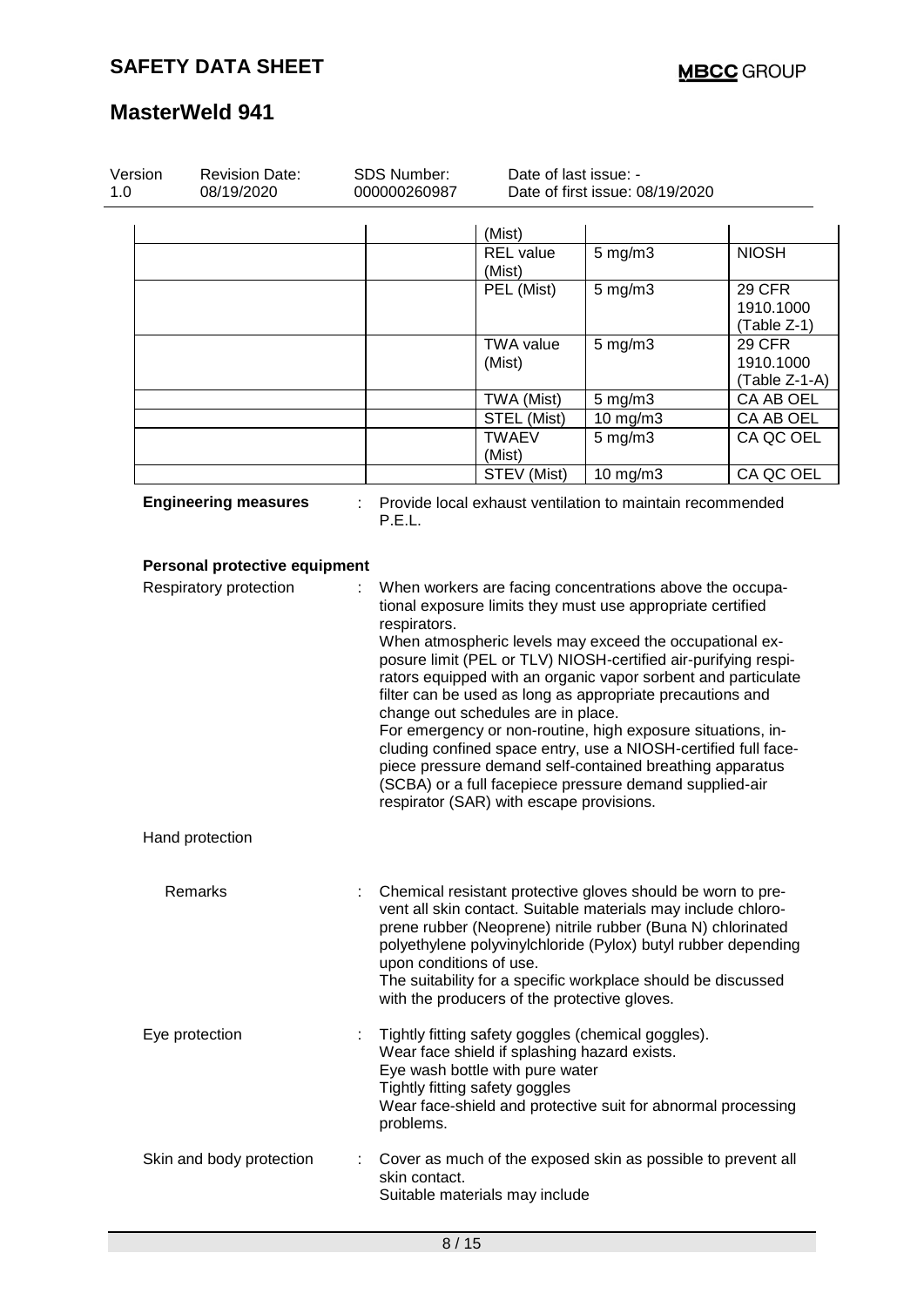| Version<br>1.0   | <b>Revision Date:</b><br>08/19/2020 | <b>SDS Number:</b><br>000000260987           | Date of last issue: -<br>Date of first issue: 08/19/2020                                                                                                                                                                         |
|------------------|-------------------------------------|----------------------------------------------|----------------------------------------------------------------------------------------------------------------------------------------------------------------------------------------------------------------------------------|
|                  |                                     | saran-coated material<br>Impervious clothing | depending upon conditions of use.<br>Choose body protection according to the amount and con-<br>centration of the dangerous substance at the work place.                                                                         |
|                  | Protective measures                 | cessible.                                    | : Wear protective clothing as necessary to prevent contact.<br>Eye wash fountains and safety showers must be easily ac-<br>Observe the appropriate PEL or TLV value.                                                             |
| Hygiene measures |                                     | When using do not smoke.                     | : Wash soiled clothing immediately.<br>Remove contaminated clothing immediately and clean before<br>re-use or dispose it if necessary.<br>When using do not eat or drink.<br>Wash hands before breaks and at the end of workday. |

### **SECTION 9. PHYSICAL AND CHEMICAL PROPERTIES**

| Appearance                                                     |    | liquid                               |
|----------------------------------------------------------------|----|--------------------------------------|
| Color                                                          |    | clear                                |
| Odor                                                           | ÷  | oily, mild                           |
| <b>Odor Threshold</b>                                          | ÷  | No data available                    |
| рH                                                             |    | not applicable                       |
| Melting point                                                  | t  | No applicable information available. |
| Freezing point                                                 |    | No applicable information available. |
| boiling temperature                                            |    | approx. 172.22 - 267.78 °C           |
| Flash point                                                    | ÷. | $>93.34$ °C                          |
| Evaporation rate                                               |    | No applicable information available. |
| Flammability (solid, gas)                                      |    | not highly flammable                 |
| Upper explosion limit / Upper :<br>flammability limit          |    | 10.2 %(V)                            |
| Lower explosion limit / Lower : 1.6 %(V)<br>flammability limit |    |                                      |
| Relative vapor density                                         |    | $:$ Heavier than air.                |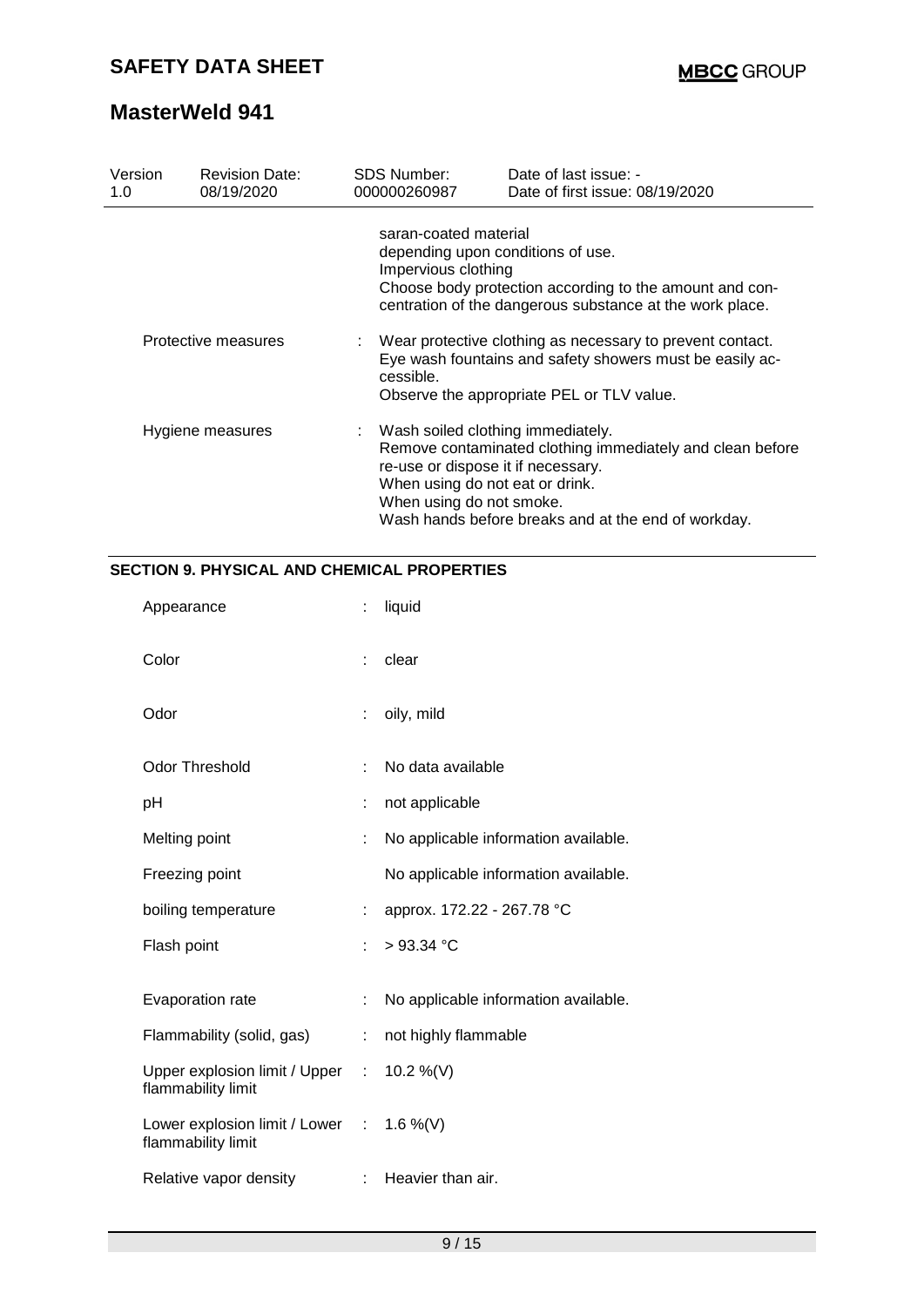| Version<br>1.0 |                                 | <b>Revision Date:</b><br>08/19/2020 | <b>SDS Number:</b><br>000000260987                                                | Date of last issue: -<br>Date of first issue: 08/19/2020 |  |
|----------------|---------------------------------|-------------------------------------|-----------------------------------------------------------------------------------|----------------------------------------------------------|--|
|                |                                 | Relative density                    | approx. 1.25                                                                      |                                                          |  |
|                | Density                         |                                     | approx. 1.25 g/cm3 (20 °C)                                                        |                                                          |  |
|                | Solubility(ies)                 | Water solubility                    | slightly soluble (20 °C)                                                          |                                                          |  |
|                |                                 | Solubility in other solvents        |                                                                                   | No applicable information available.                     |  |
|                | octanol/water                   | Partition coefficient: n-           | No applicable information available.                                              |                                                          |  |
|                |                                 | Autoignition temperature            | No data available                                                                 |                                                          |  |
|                |                                 | Decomposition temperature           | No decomposition if stored and handled as pre-<br>scribed/indicated.              |                                                          |  |
|                | Viscosity<br>Viscosity, dynamic |                                     |                                                                                   | No applicable information available.                     |  |
|                |                                 | Viscosity, kinematic                |                                                                                   | No applicable information available.                     |  |
|                |                                 | <b>Explosive properties</b>         | Not explosive<br>Not explosive                                                    |                                                          |  |
|                |                                 | Oxidizing properties                | Based on its structural properties the product is not classified<br>as oxidizing. |                                                          |  |
|                |                                 | Sublimation point                   | No applicable information available.                                              |                                                          |  |
|                |                                 | Molecular weight                    | No data available                                                                 |                                                          |  |
|                |                                 | Metal corrosion rate                |                                                                                   | Corrosive effects to metal are not anticipated.          |  |

# **SECTION 10. STABILITY AND REACTIVITY**

| Reactivity                              | t. | No decomposition if stored and applied as directed.                                   |
|-----------------------------------------|----|---------------------------------------------------------------------------------------|
| Chemical stability                      |    | No decomposition if stored and applied as directed.                                   |
| Possibility of hazardous reac-<br>tions |    | No decomposition if stored and applied as directed.                                   |
| Conditions to avoid                     |    | See SDS section 7 - Handling and storage.                                             |
| Incompatible materials                  | ÷. | Strong acids<br>Strong bases<br>Strong oxidizing agents<br>Strong reducing agents     |
| Hazardous decomposition<br>products     | ÷. | No hazardous decomposition products if stored and handled<br>as prescribed/indicated. |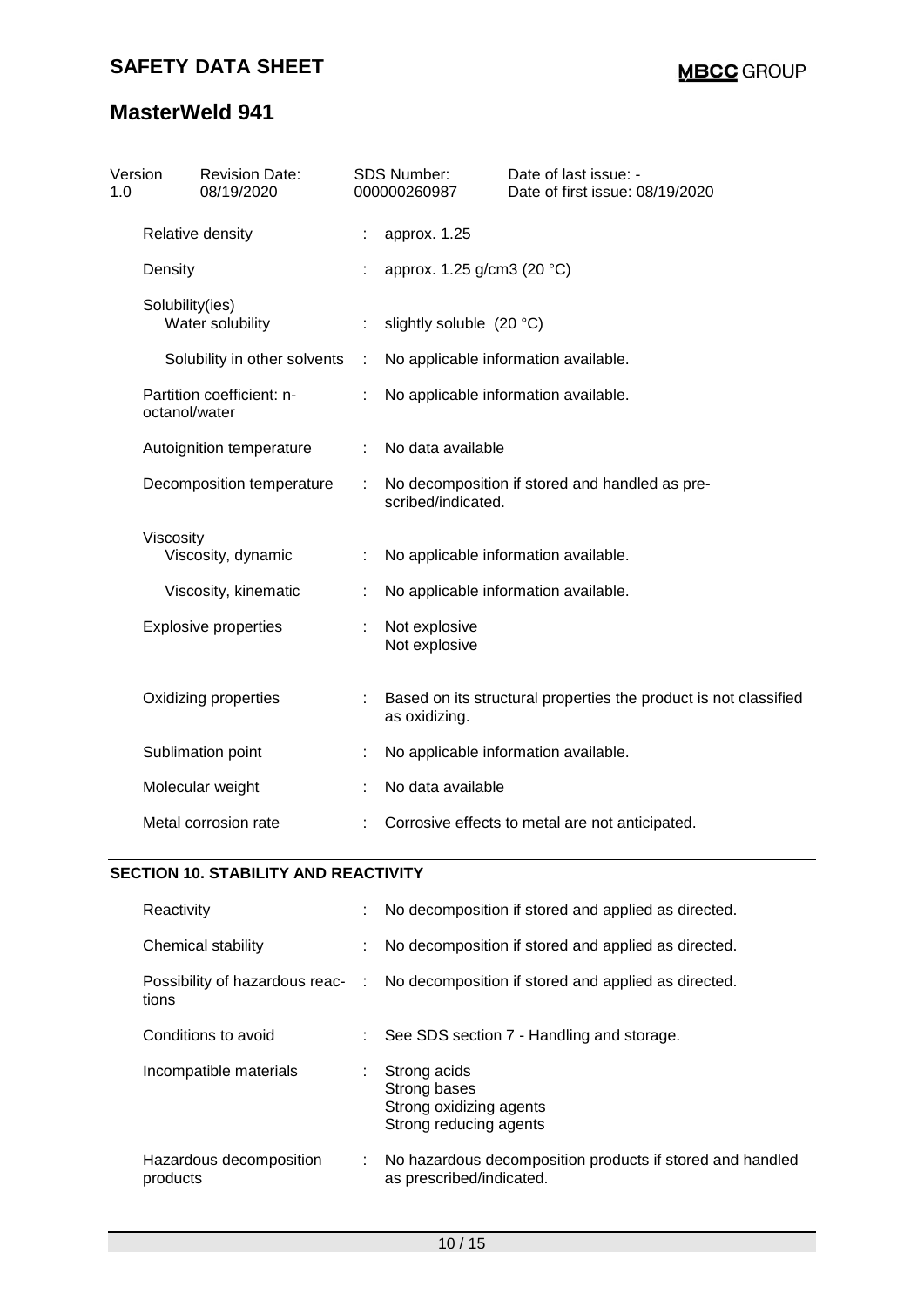| Version<br>1.0 |                            | <b>Revision Date:</b><br>08/19/2020                                             |   | <b>SDS Number:</b><br>000000260987             | Date of last issue: -<br>Date of first issue: 08/19/2020                   |  |
|----------------|----------------------------|---------------------------------------------------------------------------------|---|------------------------------------------------|----------------------------------------------------------------------------|--|
|                |                            | <b>SECTION 11. TOXICOLOGICAL INFORMATION</b>                                    |   |                                                |                                                                            |  |
|                |                            | <b>Acute toxicity</b><br>Harmful if inhaled.                                    |   |                                                |                                                                            |  |
|                | <b>Product:</b>            |                                                                                 |   |                                                |                                                                            |  |
|                |                            | Acute oral toxicity                                                             | ÷ |                                                | Remarks: No applicable information available.                              |  |
|                |                            | Acute inhalation toxicity                                                       | ÷ | ATE: 3.18 mg/l<br>Remarks: Determined for mist |                                                                            |  |
|                |                            | Acute dermal toxicity                                                           | ÷ |                                                | Remarks: No applicable information available.                              |  |
|                |                            | <b>Skin corrosion/irritation</b>                                                |   |                                                |                                                                            |  |
|                |                            | Causes skin irritation.                                                         |   |                                                |                                                                            |  |
|                | Product:                   |                                                                                 |   |                                                |                                                                            |  |
|                | Remarks                    |                                                                                 |   |                                                | May cause skin irritation and/or dermatitis.                               |  |
|                |                            | Serious eye damage/eye irritation                                               |   |                                                |                                                                            |  |
|                |                            | Causes eye irritation.                                                          |   |                                                |                                                                            |  |
|                | <b>Product:</b><br>Remarks |                                                                                 |   |                                                | May cause irreversible eye damage.                                         |  |
|                |                            | <b>Respiratory or skin sensitization</b>                                        |   |                                                |                                                                            |  |
|                |                            | <b>Skin sensitization</b>                                                       |   |                                                |                                                                            |  |
|                |                            | May cause an allergic skin reaction.                                            |   |                                                |                                                                            |  |
|                |                            | <b>Respiratory sensitization</b>                                                |   |                                                | May cause allergy or asthma symptoms or breathing difficulties if inhaled. |  |
|                | Product:                   |                                                                                 |   |                                                |                                                                            |  |
|                | Remarks                    |                                                                                 |   | Causes sensitization.                          |                                                                            |  |
|                |                            | <b>Germ cell mutagenicity</b><br>Not classified based on available information. |   |                                                |                                                                            |  |
|                |                            | Carcinogenicity<br>Not classified based on available information.               |   |                                                |                                                                            |  |
|                |                            | <b>Reproductive toxicity</b>                                                    |   |                                                |                                                                            |  |
|                |                            | Not classified based on available information.                                  |   |                                                |                                                                            |  |
|                |                            | <b>STOT-single exposure</b><br>May cause respiratory irritation.                |   |                                                |                                                                            |  |
|                |                            | <b>STOT-repeated exposure</b>                                                   |   |                                                |                                                                            |  |
|                |                            |                                                                                 |   |                                                | May cause damage to organs through prolonged or repeated exposure.         |  |
|                |                            | <b>Aspiration toxicity</b>                                                      |   |                                                |                                                                            |  |
|                |                            | Not classified based on available information.                                  |   |                                                |                                                                            |  |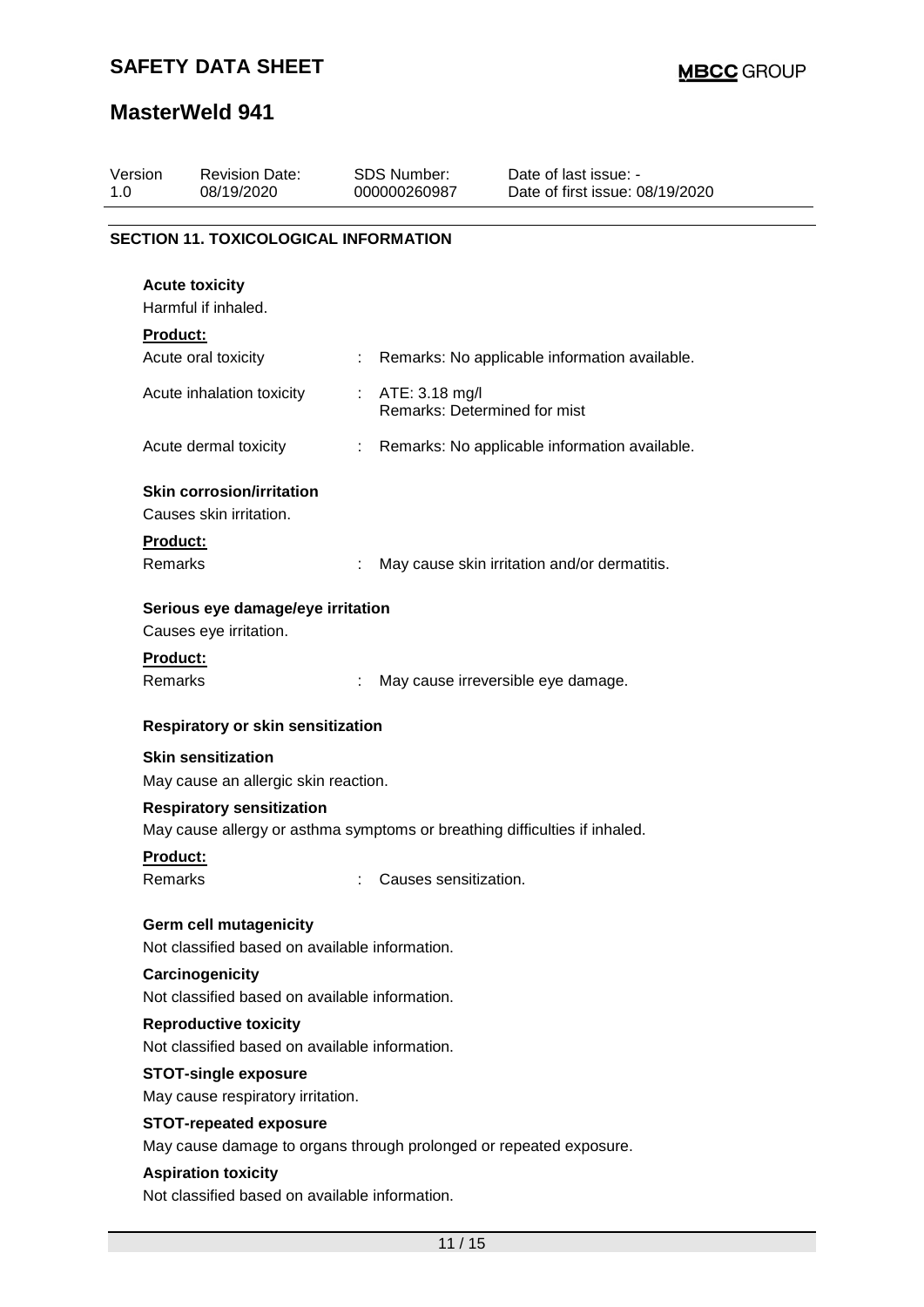| Version<br>1.0 |                                           | <b>Revision Date:</b><br>08/19/2020                       |   | <b>SDS Number:</b><br>000000260987           | Date of last issue: -<br>Date of first issue: 08/19/2020                                                                                                                                     |  |  |  |
|----------------|-------------------------------------------|-----------------------------------------------------------|---|----------------------------------------------|----------------------------------------------------------------------------------------------------------------------------------------------------------------------------------------------|--|--|--|
|                | <b>Product:</b>                           |                                                           |   |                                              |                                                                                                                                                                                              |  |  |  |
|                |                                           | Study scientifically not justified.                       |   |                                              |                                                                                                                                                                                              |  |  |  |
|                |                                           | <b>Further information</b>                                |   |                                              |                                                                                                                                                                                              |  |  |  |
|                |                                           |                                                           |   |                                              |                                                                                                                                                                                              |  |  |  |
|                | Product:<br><b>Remarks</b>                |                                                           |   | No data available                            |                                                                                                                                                                                              |  |  |  |
|                |                                           |                                                           |   |                                              |                                                                                                                                                                                              |  |  |  |
|                | <b>SECTION 12. ECOLOGICAL INFORMATION</b> |                                                           |   |                                              |                                                                                                                                                                                              |  |  |  |
|                | <b>Ecotoxicity</b>                        |                                                           |   |                                              |                                                                                                                                                                                              |  |  |  |
|                |                                           | No data available                                         |   |                                              |                                                                                                                                                                                              |  |  |  |
|                |                                           | <b>Persistence and degradability</b><br>No data available |   |                                              |                                                                                                                                                                                              |  |  |  |
|                |                                           | <b>Bioaccumulative potential</b>                          |   |                                              |                                                                                                                                                                                              |  |  |  |
|                |                                           | Components:                                               |   |                                              |                                                                                                                                                                                              |  |  |  |
|                | talc:                                     |                                                           |   |                                              |                                                                                                                                                                                              |  |  |  |
|                |                                           | Partition coefficient: n-<br>octanol/water                |   | : Remarks: not applicable                    |                                                                                                                                                                                              |  |  |  |
|                |                                           | Diphenylmethane-4,4'-diisocyanate (MDI):                  |   |                                              |                                                                                                                                                                                              |  |  |  |
|                |                                           | Partition coefficient: n-                                 |   | log Pow: 4.51 (22 °C)                        |                                                                                                                                                                                              |  |  |  |
|                |                                           | octanol/water                                             |   | pH: 7<br>GLP: no                             | Method: Partition coefficient (n-octanol/water), HPLC method.                                                                                                                                |  |  |  |
|                |                                           | methylenediphenyl diisocyanate:                           |   |                                              |                                                                                                                                                                                              |  |  |  |
|                |                                           | Partition coefficient: n-                                 | ÷ | log Pow: 4.51 (22 °C)                        |                                                                                                                                                                                              |  |  |  |
|                |                                           | octanol/water                                             |   | pH: 7<br>GLP: no                             | Method: Partition coefficient (n-octanol/water), HPLC method.                                                                                                                                |  |  |  |
|                |                                           | <b>Mobility in soil</b>                                   |   |                                              |                                                                                                                                                                                              |  |  |  |
|                |                                           | No data available                                         |   |                                              |                                                                                                                                                                                              |  |  |  |
|                |                                           | Other adverse effects                                     |   |                                              |                                                                                                                                                                                              |  |  |  |
|                | Product:                                  |                                                           |   |                                              |                                                                                                                                                                                              |  |  |  |
|                | mation                                    | Additional ecological infor-                              |   | harmful to aquatic organisms.<br>components. | There is a high probability that the product is not acutely<br>The product has not been tested. The statements on ecotoxi-<br>cology have been derived from the properties of the individual |  |  |  |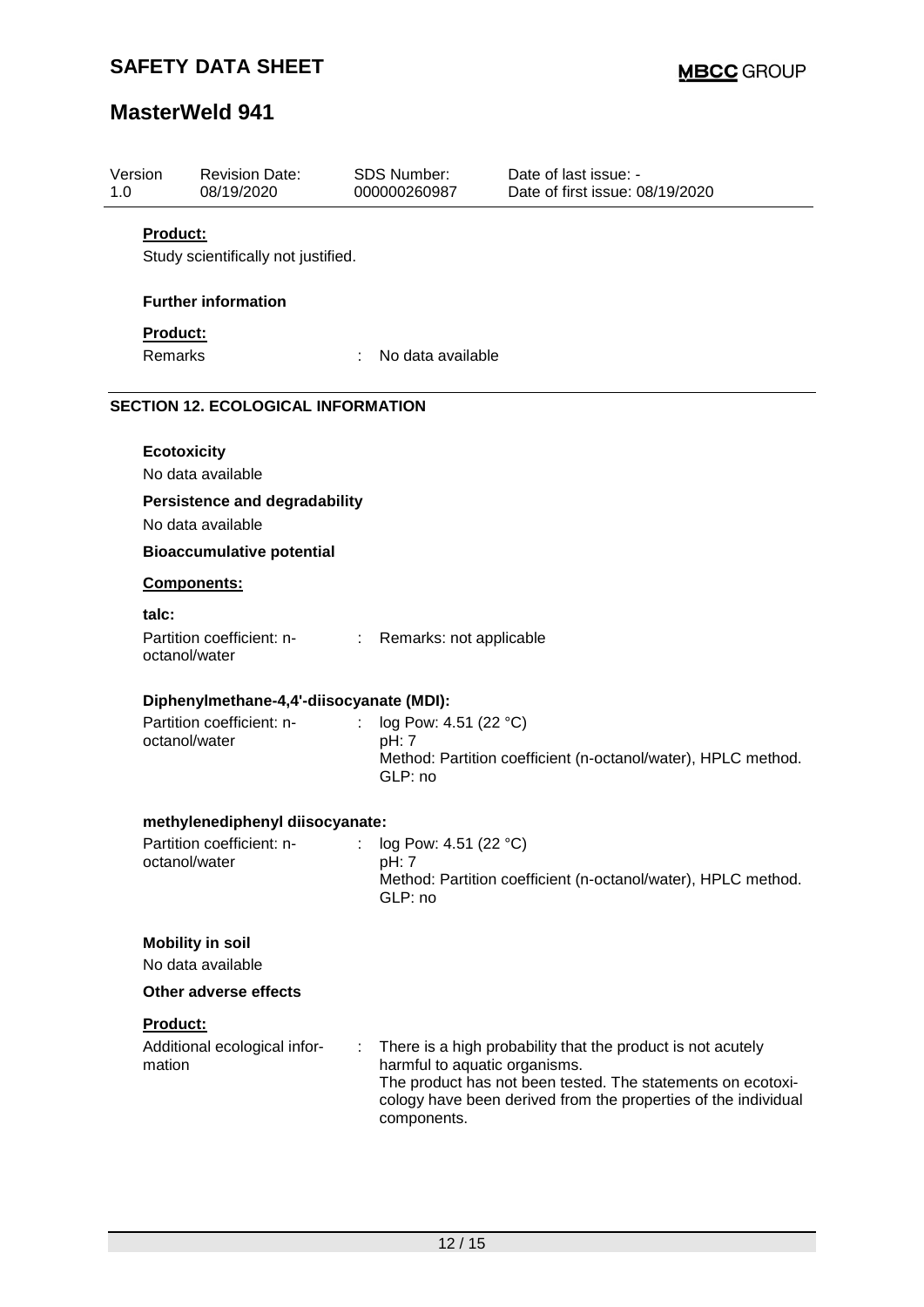### **MasterWeld 941**

| Version<br>1.0 | <b>Revision Date:</b><br>08/19/2020        | SDS Number:<br>000000260987      | Date of last issue: -<br>Date of first issue: 08/19/2020                                                                                                                                  |
|----------------|--------------------------------------------|----------------------------------|-------------------------------------------------------------------------------------------------------------------------------------------------------------------------------------------|
|                | <b>SECTION 13. DISPOSAL CONSIDERATIONS</b> |                                  |                                                                                                                                                                                           |
|                |                                            |                                  |                                                                                                                                                                                           |
|                | Disposal methods                           |                                  |                                                                                                                                                                                           |
|                | Waste from residues                        | cal or used container.<br>tions. | Do not contaminate ponds, waterways or ditches with chemi-<br>Dispose of in accordance with national, state and local regula-<br>Do not discharge into drains/surface waters/groundwater. |
|                | Contaminated packaging                     | ÷.<br>stance/product.            | Contaminated packaging should be emptied as far as possible<br>and disposed of in the same manner as the sub-                                                                             |

#### **SECTION 14. TRANSPORT INFORMATION**

#### **International Regulations**

#### **UNRTDG**

Not regulated as a dangerous good

#### **IATA-DGR**

Not regulated as a dangerous good

#### **IMDG-Code**

Not regulated as a dangerous good

### **Transport in bulk according to Annex II of MARPOL 73/78 and the IBC Code**

Not applicable for product as supplied.

### **Domestic regulation**

**TDG**

Not regulated as a dangerous good

### **SECTION 15. REGULATORY INFORMATION**

### **The ingredients of this product are reported in the following inventories:**

DSL **DISL DISL COMPONE 1 COMPONE 1 COMPONE 1 COMPONE 1 COMPONE 1 COMPONE 1 COMPONE 1 COMPONE 1 COMPONE 1 COMPONE 1 COMPONE 1 COMPONE 1 COMPONE 1 COMPONE 1 COMPONE 1 COMPONE 1 COMPONE 1**

### **SECTION 16. OTHER INFORMATION**

### **Full text of other abbreviations**

| 29 CFR 1910.1000 (Table Z- : OSHA - Table Z-1-A (29 CFR 1910.1000)                 |
|------------------------------------------------------------------------------------|
|                                                                                    |
| 29 CFR 1910.1000 (Table Z- : OSHA - Table Z-1 (Limits for Air Contaminants) 29 CFR |
| 1910.1000                                                                          |
| : USA. ACGIH Threshold Limit Values (TLV)                                          |
| : American Conference of Governmental Industrial Hygienists -                      |
| threshold limit values (US)                                                        |
| : Canada. Alberta, Occupational Health and Safety Code (table                      |
| $2:$ OEL)                                                                          |
|                                                                                    |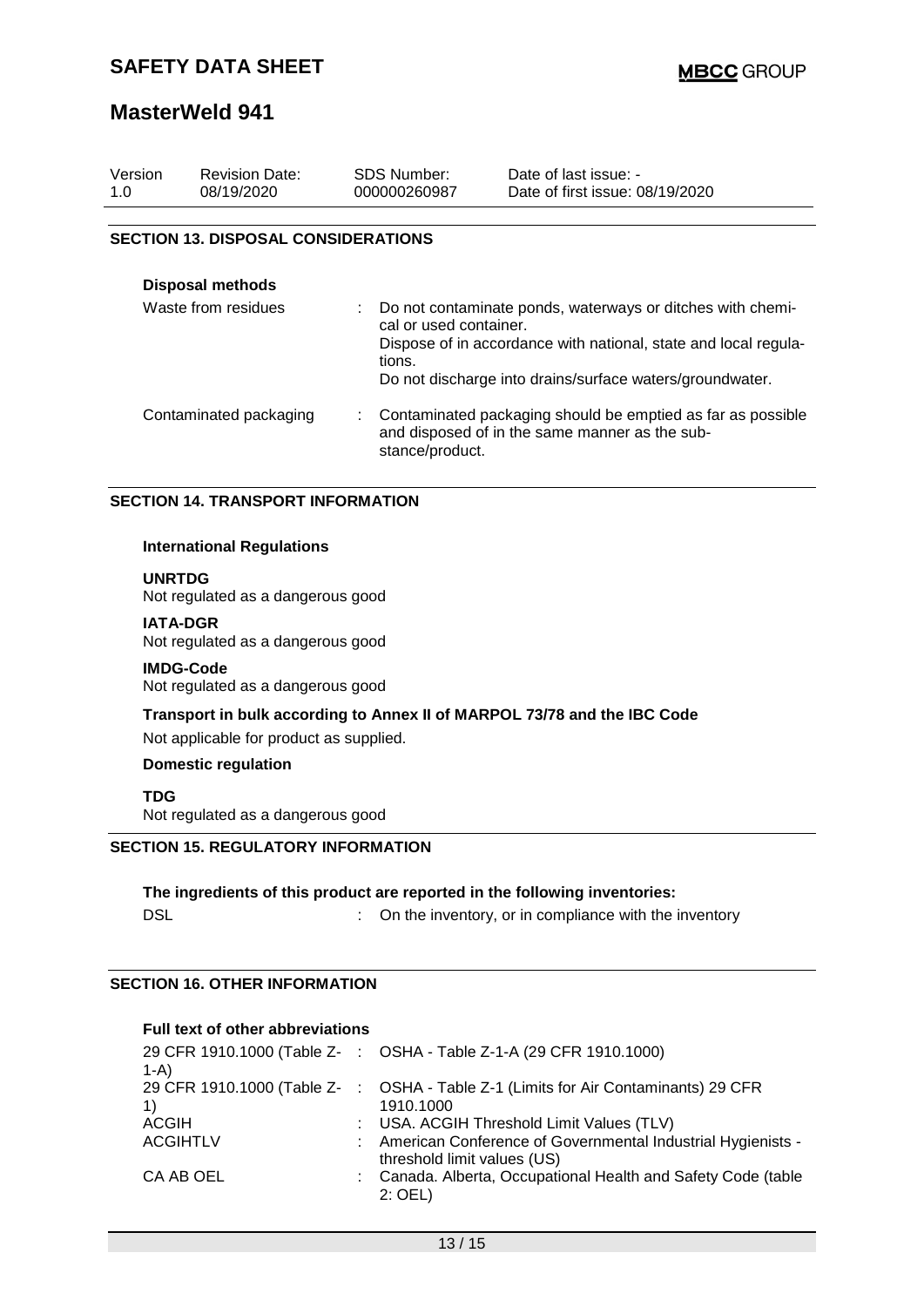| Version<br>1.0                   | <b>Revision Date:</b><br>08/19/2020            |                              | <b>SDS Number:</b><br>000000260987                            | Date of last issue: -<br>Date of first issue: 08/19/2020                                                                                                                                                                                                                                                                                                                                                                                                                                                                                                                                                                                                                                                                                                                                                                                                                                                                                                                                                                                                                                                                                                                                                                                                                                                                                                                                                                                                                                                                                                                                                                                                                                                                                                                                                                                                                          |
|----------------------------------|------------------------------------------------|------------------------------|---------------------------------------------------------------|-----------------------------------------------------------------------------------------------------------------------------------------------------------------------------------------------------------------------------------------------------------------------------------------------------------------------------------------------------------------------------------------------------------------------------------------------------------------------------------------------------------------------------------------------------------------------------------------------------------------------------------------------------------------------------------------------------------------------------------------------------------------------------------------------------------------------------------------------------------------------------------------------------------------------------------------------------------------------------------------------------------------------------------------------------------------------------------------------------------------------------------------------------------------------------------------------------------------------------------------------------------------------------------------------------------------------------------------------------------------------------------------------------------------------------------------------------------------------------------------------------------------------------------------------------------------------------------------------------------------------------------------------------------------------------------------------------------------------------------------------------------------------------------------------------------------------------------------------------------------------------------|
| CA BC OEL<br>CA ON OEL           |                                                |                              | Canada. British Columbia OEL                                  | Ontario Table of Occupational Exposure Limits made under<br>the Occupational Health and Safety Act.                                                                                                                                                                                                                                                                                                                                                                                                                                                                                                                                                                                                                                                                                                                                                                                                                                                                                                                                                                                                                                                                                                                                                                                                                                                                                                                                                                                                                                                                                                                                                                                                                                                                                                                                                                               |
| CA QC OEL                        |                                                |                              | borne contaminants                                            | Québec. Regulation respecting occupational health and safe-<br>ty, Schedule 1, Part 1: Permissible exposure values for air-                                                                                                                                                                                                                                                                                                                                                                                                                                                                                                                                                                                                                                                                                                                                                                                                                                                                                                                                                                                                                                                                                                                                                                                                                                                                                                                                                                                                                                                                                                                                                                                                                                                                                                                                                       |
| <b>NIOSH</b>                     |                                                |                              |                                                               | NIOSH Pocket Guide to Chemical Hazards (US)                                                                                                                                                                                                                                                                                                                                                                                                                                                                                                                                                                                                                                                                                                                                                                                                                                                                                                                                                                                                                                                                                                                                                                                                                                                                                                                                                                                                                                                                                                                                                                                                                                                                                                                                                                                                                                       |
| $1-A$ ) / CLV                    | 29 CFR 1910.1000 (Table Z-                     | $\mathcal{L}_{\mathrm{eff}}$ | Ceiling Limit Value:                                          |                                                                                                                                                                                                                                                                                                                                                                                                                                                                                                                                                                                                                                                                                                                                                                                                                                                                                                                                                                                                                                                                                                                                                                                                                                                                                                                                                                                                                                                                                                                                                                                                                                                                                                                                                                                                                                                                                   |
|                                  | 29 CFR 1910.1000 (Table Z-<br>1-A) / TWA value | $\sim$                       | Time Weighted Average (TWA):                                  |                                                                                                                                                                                                                                                                                                                                                                                                                                                                                                                                                                                                                                                                                                                                                                                                                                                                                                                                                                                                                                                                                                                                                                                                                                                                                                                                                                                                                                                                                                                                                                                                                                                                                                                                                                                                                                                                                   |
| 1) / CLV                         | 29 CFR 1910.1000 (Table Z-                     | $\sim$ 100                   | Ceiling Limit Value:                                          |                                                                                                                                                                                                                                                                                                                                                                                                                                                                                                                                                                                                                                                                                                                                                                                                                                                                                                                                                                                                                                                                                                                                                                                                                                                                                                                                                                                                                                                                                                                                                                                                                                                                                                                                                                                                                                                                                   |
| $1)$ / PEL<br><b>ACGIH / TWA</b> | 29 CFR 1910.1000 (Table Z-                     | $\pm$                        | Permissible exposure limit                                    |                                                                                                                                                                                                                                                                                                                                                                                                                                                                                                                                                                                                                                                                                                                                                                                                                                                                                                                                                                                                                                                                                                                                                                                                                                                                                                                                                                                                                                                                                                                                                                                                                                                                                                                                                                                                                                                                                   |
|                                  | <b>ACGIHTLV / TWA value</b>                    |                              | 8-hour, time-weighted average<br>Time Weighted Average (TWA): |                                                                                                                                                                                                                                                                                                                                                                                                                                                                                                                                                                                                                                                                                                                                                                                                                                                                                                                                                                                                                                                                                                                                                                                                                                                                                                                                                                                                                                                                                                                                                                                                                                                                                                                                                                                                                                                                                   |
|                                  | CA AB OEL / TWA                                |                              | 8-hour Occupational exposure limit                            |                                                                                                                                                                                                                                                                                                                                                                                                                                                                                                                                                                                                                                                                                                                                                                                                                                                                                                                                                                                                                                                                                                                                                                                                                                                                                                                                                                                                                                                                                                                                                                                                                                                                                                                                                                                                                                                                                   |
|                                  | CA AB OEL / STEL                               |                              |                                                               | 15-minute occupational exposure limit                                                                                                                                                                                                                                                                                                                                                                                                                                                                                                                                                                                                                                                                                                                                                                                                                                                                                                                                                                                                                                                                                                                                                                                                                                                                                                                                                                                                                                                                                                                                                                                                                                                                                                                                                                                                                                             |
|                                  | CA BC OEL / TWA                                |                              | 8-hour time weighted average                                  |                                                                                                                                                                                                                                                                                                                                                                                                                                                                                                                                                                                                                                                                                                                                                                                                                                                                                                                                                                                                                                                                                                                                                                                                                                                                                                                                                                                                                                                                                                                                                                                                                                                                                                                                                                                                                                                                                   |
|                                  | CA BC OEL / C                                  |                              | ceiling limit                                                 |                                                                                                                                                                                                                                                                                                                                                                                                                                                                                                                                                                                                                                                                                                                                                                                                                                                                                                                                                                                                                                                                                                                                                                                                                                                                                                                                                                                                                                                                                                                                                                                                                                                                                                                                                                                                                                                                                   |
|                                  | CA ON OEL / C                                  |                              | Ceiling Limit (C)                                             |                                                                                                                                                                                                                                                                                                                                                                                                                                                                                                                                                                                                                                                                                                                                                                                                                                                                                                                                                                                                                                                                                                                                                                                                                                                                                                                                                                                                                                                                                                                                                                                                                                                                                                                                                                                                                                                                                   |
|                                  | CA ON OEL / TWA                                |                              |                                                               | Time-Weighted Average Limit (TWA)                                                                                                                                                                                                                                                                                                                                                                                                                                                                                                                                                                                                                                                                                                                                                                                                                                                                                                                                                                                                                                                                                                                                                                                                                                                                                                                                                                                                                                                                                                                                                                                                                                                                                                                                                                                                                                                 |
|                                  | CA QC OEL / TWAEV                              |                              |                                                               | Time-weighted average exposure value                                                                                                                                                                                                                                                                                                                                                                                                                                                                                                                                                                                                                                                                                                                                                                                                                                                                                                                                                                                                                                                                                                                                                                                                                                                                                                                                                                                                                                                                                                                                                                                                                                                                                                                                                                                                                                              |
|                                  | CA QC OEL / STEV                               |                              | Short-term exposure value                                     |                                                                                                                                                                                                                                                                                                                                                                                                                                                                                                                                                                                                                                                                                                                                                                                                                                                                                                                                                                                                                                                                                                                                                                                                                                                                                                                                                                                                                                                                                                                                                                                                                                                                                                                                                                                                                                                                                   |
|                                  | NIOSH / Ceil_Time                              |                              |                                                               | Ceiling Limit Value and Time Period (if specified):                                                                                                                                                                                                                                                                                                                                                                                                                                                                                                                                                                                                                                                                                                                                                                                                                                                                                                                                                                                                                                                                                                                                                                                                                                                                                                                                                                                                                                                                                                                                                                                                                                                                                                                                                                                                                               |
|                                  | NIOSH / REL value                              |                              |                                                               | Recommended exposure limit (REL):                                                                                                                                                                                                                                                                                                                                                                                                                                                                                                                                                                                                                                                                                                                                                                                                                                                                                                                                                                                                                                                                                                                                                                                                                                                                                                                                                                                                                                                                                                                                                                                                                                                                                                                                                                                                                                                 |
|                                  | NIOSH / STEL value                             | ÷.                           | Short Term Exposure Limit (STEL):                             |                                                                                                                                                                                                                                                                                                                                                                                                                                                                                                                                                                                                                                                                                                                                                                                                                                                                                                                                                                                                                                                                                                                                                                                                                                                                                                                                                                                                                                                                                                                                                                                                                                                                                                                                                                                                                                                                                   |
|                                  |                                                |                              |                                                               | AICS - Australian Inventory of Chemical Substances; ANTT - National Agency for Transport by<br>Land of Brazil; ASTM - American Society for the Testing of Materials; bw - Body weight; CMR -<br>Carcinogen, Mutagen or Reproductive Toxicant; DIN - Standard of the German Institute for<br>Standardisation; DSL - Domestic Substances List (Canada); ECx - Concentration associated with<br>x% response; ELx - Loading rate associated with x% response; EmS - Emergency Schedule;<br>ENCS - Existing and New Chemical Substances (Japan); ErCx - Concentration associated with<br>x% growth rate response; ERG - Emergency Response Guide; GHS - Globally Harmonized Sys-<br>tem; GLP - Good Laboratory Practice; IARC - International Agency for Research on Cancer; IATA<br>- International Air Transport Association; IBC - International Code for the Construction and<br>Equipment of Ships carrying Dangerous Chemicals in Bulk; IC50 - Half maximal inhibitory con-<br>centration; ICAO - International Civil Aviation Organization; IECSC - Inventory of Existing Chemi-<br>cal Substances in China; IMDG - International Maritime Dangerous Goods; IMO - International<br>Maritime Organization; ISHL - Industrial Safety and Health Law (Japan); ISO - International Or-<br>ganisation for Standardization; KECI - Korea Existing Chemicals Inventory; LC50 - Lethal Con-<br>centration to 50 % of a test population; LD50 - Lethal Dose to 50% of a test population (Median<br>Lethal Dose); MARPOL - International Convention for the Prevention of Pollution from Ships;<br>n.o.s. - Not Otherwise Specified; Nch - Chilean Norm; NO(A)EC - No Observed (Adverse) Effect<br>Concentration; NO(A)EL - No Observed (Adverse) Effect Level; NOELR - No Observable Effect<br>Loading Rate: NOM - Official Mexican Norm: NTP - National Toxicology Program: NZIoC - New |

Loading Rate; NOM - Official Mexican Norm; NTP - National Toxicology Program; NZIoC - New Zealand Inventory of Chemicals; OECD - Organization for Economic Co-operation and Development; OPPTS - Office of Chemical Safety and Pollution Prevention; PBT - Persistent, Bioaccumulative and Toxic substance; PICCS - Philippines Inventory of Chemicals and Chemical Substances; (Q)SAR - (Quantitative) Structure Activity Relationship; REACH - Regulation (EC) No 1907/2006 of the European Parliament and of the Council concerning the Registration, Evaluation, Authorisation and Restriction of Chemicals; SADT - Self-Accelerating Decomposition Temperature; SDS - Safety Data Sheet; TCSI - Taiwan Chemical Substance Inventory; TDG - Trans-